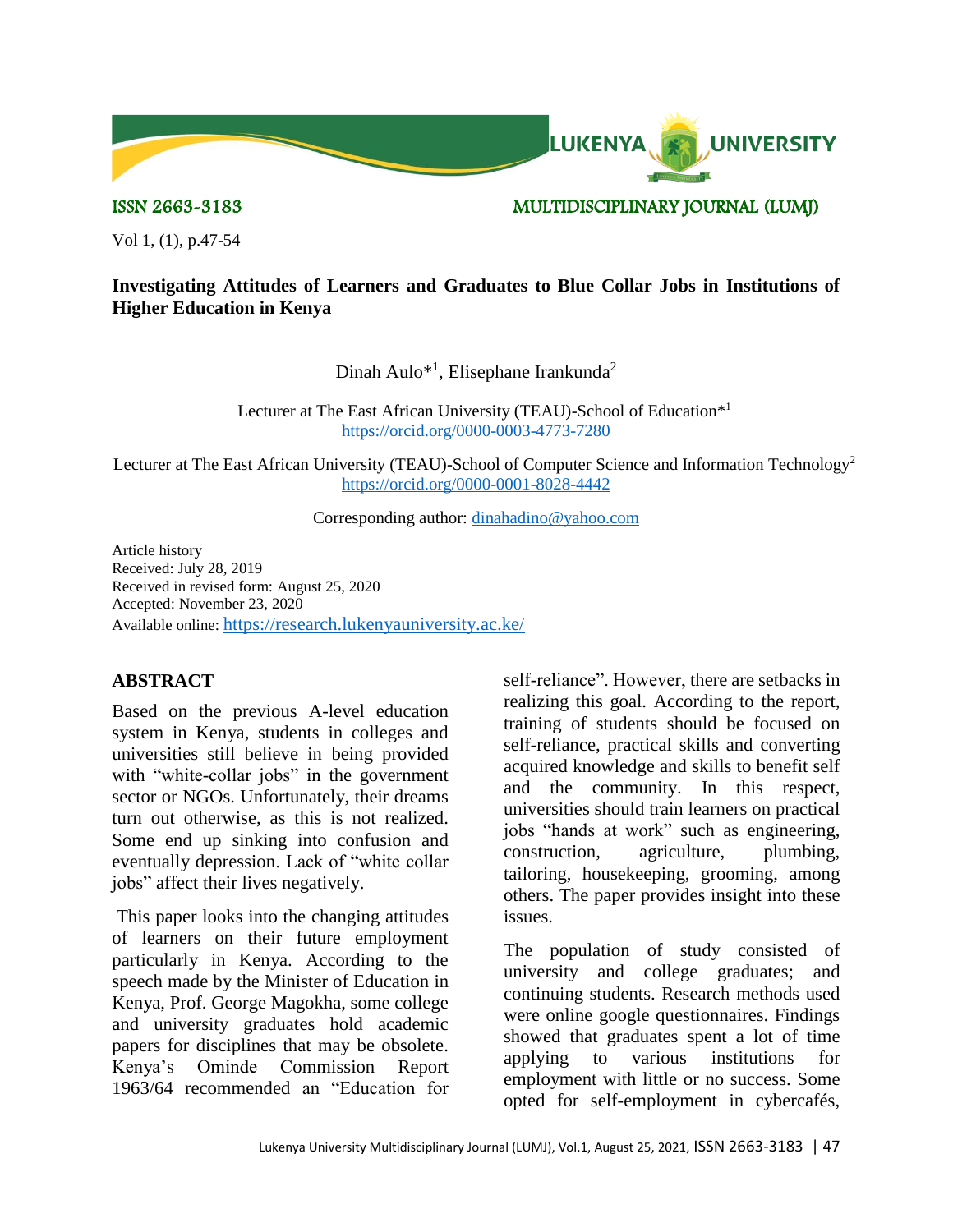hairdressing, grooming, cookery, agriculture, to name but a few. Others opted to retraining for manual jobs and these turn out to be time consuming and costly to parents sponsoring the students. Based on the findings, the following recommendations are suggested: Apart from adopting the Competence Based Curriculum (CBC) that was already on course, guidance and counselling programs should be emphasized in formal and nonformal education. Parents and other stakeholders should participate in moulding the youth to participate in development. This would reduce the costs of importing expertise into the country.

Keywords: Attitudes, Curriculum, Learners, Blue-Collar jobs, White-Collar jobs.

## **1.0 INTRODUCTION**

Understanding attitudes and attitude change has been an area of interest to psychology and educators due to the impact of attitude on learning and an important component of the outcome of education.

In this study attitude change is discussed based on changing attitudes of leaners in higher institutions of learning in Kenya from white collar jobs to blue collar (hands - on) jobs. Attitude change is needed due to the problems learners face aftergraduating from institutions of higher education. This problem not only affects Kenya as a country but also other developing countries.

Attitude formation studies indicate that one's environment directly influences behavior and the formation of attitudes. The internal events to attitude formation are the outcome of observable actions. For one to change attitudes there must be reinforcement from reinforces.

Attitude predispose a person to take action for change. When positive attitudes occur they orient towards that idea though may not

predict actions directly. Attitude impacts learning. For this, it is worth arguing that changing attitudes of learners is important. Learners must accept the need for changing of attitude towards certain concepts and actions.

Change of attitude motivates learners to develop more interest in the idea developed for change, for example, if the learners at university level are influenced to change attitude on self – employment or hands- on – job careers, they would spend more time practicing how to achieve the idea towards their area of interest. Attitudes produce observable actions in people.

Employment is a main factor to peoples' contribution to the economic growth of a country. The International Labor Organization (ILO) (2008) notes that youth particularly at one point in their lives will enter the world of life as a path towards social integration and as a means to earn income. Youth employment progressively emerges as a major problem in many developing countries. Many youths enter the labor market directly after completing school, this however, depends on the schools exit point in a particular country. In Kenya, the exit points are after primary education and attaining Kenya Certificate of Primary Education, Secondary education after attaining Kenya certificate of secondary education ( KCSE) and then on attaining college training or university education. This exit points challenge youths as they normally hope to acquire white collar jobs as a means to earn a living.

United Nations Economic Commission for Africa (UNECA) (2002), states that unemployment is also characterized by poor economic growth in many world regions, a continuous fast change in demand for skills, thus increases the need for on training or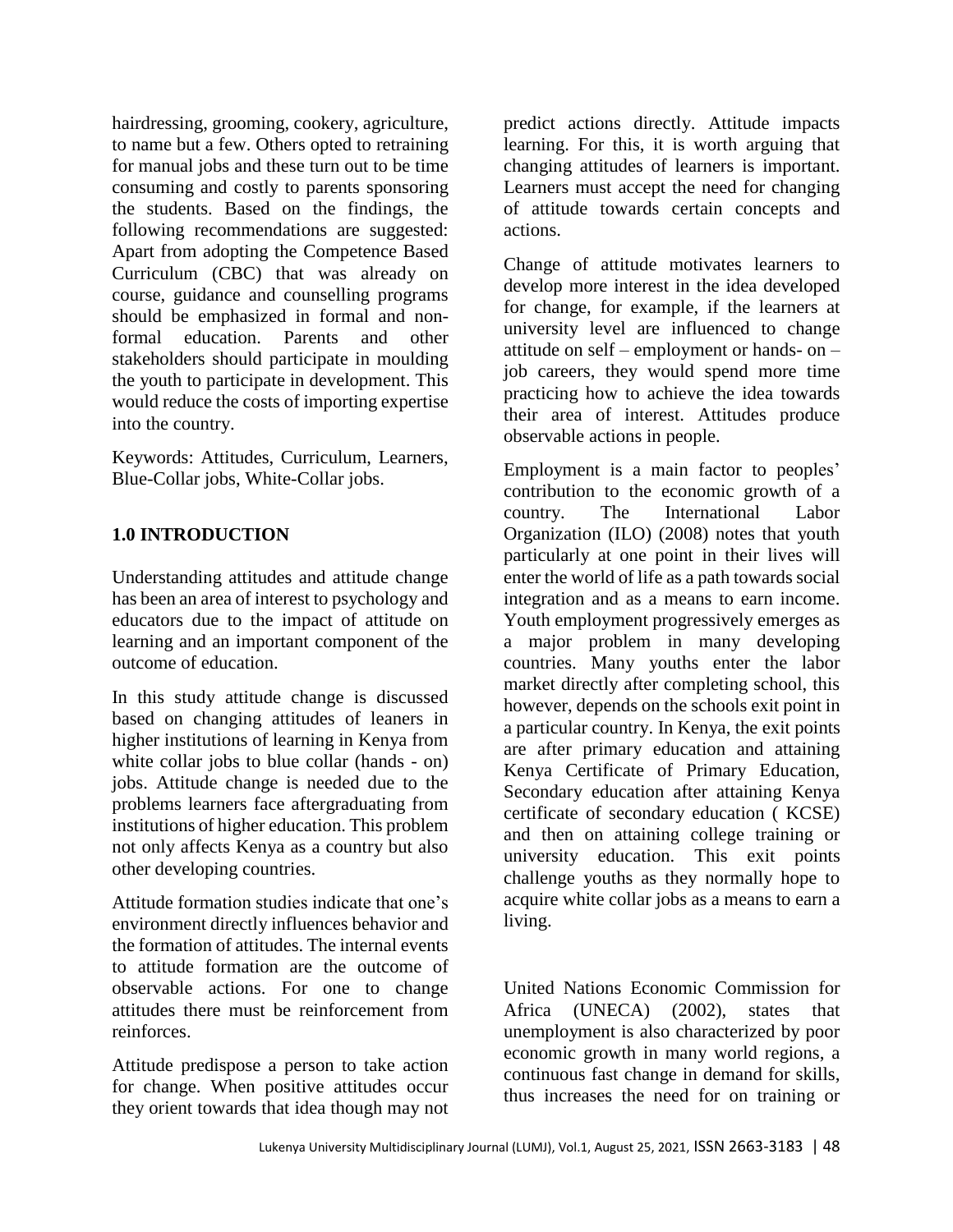lifelong learning to raise employability and access to employment, the rapid population growth, sluggish economic growth, poor quality education are also factors to unemployment in African region and worldwide.

Verma (2004) cites youth unemployment as at the rate of 21% in Sub-Saharan Africa. ILO (2008) indicates the number of unemployed youths as at 40.2% of the world total unemployment.

In Botswana unemployment was at 23.8% in 2002 – 2003 (Siphambe, 2003). Still in Botswana unemployment rate was at 21.6% in 1994 and declined to 19.5% in 2001. Although the rate is fairly declining in Botswana, other developing countries Kenya inclusive, face the same problem.

Of great concern is that youth hardest hit by the problem of unemployment seem to shun certain jobs. In Botswana, a Member of Parliament, Lesego Motsumi (2008), observed that most youth in Botswana tend to shun blue- collar jobs, yet the country is faced with the problem of unemployment (Daily News, 7<sup>th</sup> February 2003) Mukamugambira and Osei-Hwedie (2007), noted negative attitude towards manual works/ blue collar as one of the reasons for youth unemployment, not realizing that blue-collar jobs can provide an equally excellent means of survival.

Manual work, referred to as hands-on jobs is defined by Kigwatalala Diana as 'the production of material goods through work activities that are predominantly physical in nature, the activities may be carried out in factories or outdoors. This kind of activities are also called blue-collar jobs (BNET, 2010).

Graduates from colleges and universities are victims of negative attitude towards bluecollar jobs due to attitudes such as low social status, poor-working conditions attached to such jobs. Firms that recruit graduates offer

cheap, temporary labor. Such negative factors associated with blue-collar jobs, escalates unemployment. Also due to problems in maintaining self-respect among their peers and society, manual works being referred to as " trash jobs " (Smith 2002).

Covid-19 pandemic has led to workers' change of attitudes. This is more so due to increased job lay-offs. This led to an increase in unemployment in the young educated population.

# **2.0 Material and Methodology**

# **2.1 Study Area Description**

Research is described as a systematic and organized effort to investigate a specific problem to provide a solution (Sekaran 2000) and (Burn 1994). The Researcher used descriptive design. Descriptive design involves gathering data that describe events. It organizes, tabulates, depicts, and describes the data collected. This follows the view that description emerges following creative exploration, and then tests or validate those explanations (Krathwohl, 1993). In descriptive design, researchers do not have direct control over independent variables because their manifestations have already occurred or because they are inherently not manipulated (Kerlinger 2000). The purpose of descriptive research is to become more familiar with natural or psychological phenomena, to gain new insight, and to formulate a more specific research problem or hypothesis.

This research focused on learners and graduates of higher Institutions of education who had taken or were taking various courses at higher institutions of learning in Kenya. The sample population selected was 100 learners and 100 graduates from Institutions of higher education in Kenya.

The research method used was online questionnaires using Google Forms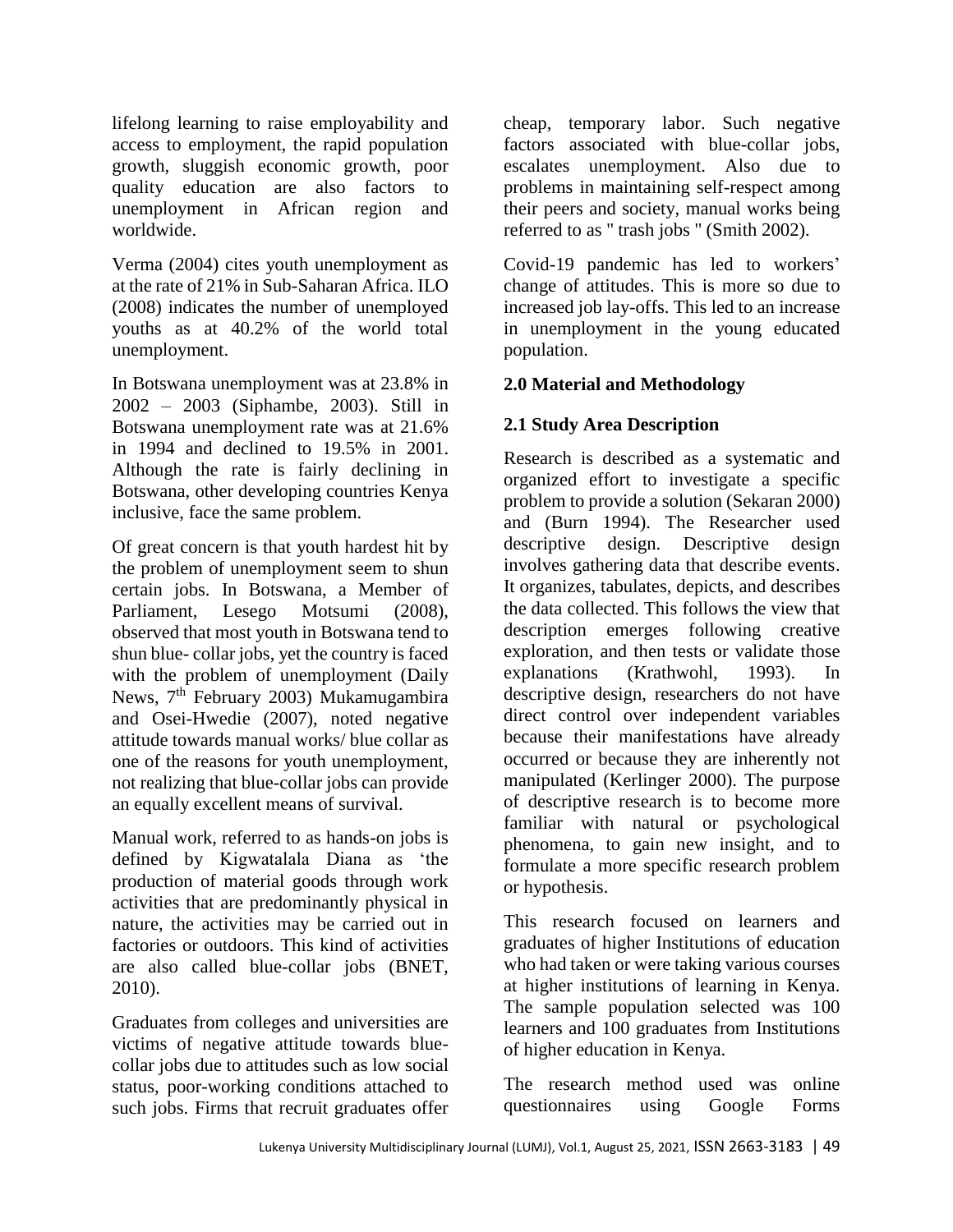technology tool. Emails for both learners and graduates were obtained from institutions of higher education. Google Form questionnaires were sent to the respondents. Telephone Interviews were also conducted as an additional method of data collection. Previous related reports on attitude change were also studied and analyzed. Experts were also interviewed via Zoom video conferencing to obtain their opinions concerning the topic, attitude change. The use of online technology during the research stage of this study was due to the Covid-19 crisis which limited people's ability to meet face to face due to social distancing rules.

# **2.2 Data Analysis**

.

The process of collecting data via Google Forms online questionnaire technology allowed the respondents to fill the questionnaires online and the data was automatically analyzed and organized in the graphical form of charts and graphs which were later analyzed, interpreted and combined with the other data sources to gain new insights into the study.

## **3.0 Findings**

This section includes data for both learners and graduates pertaining to gender, level of study, course of study, motivation for studying the course, job expectation after graduation, year of graduation, course taken at the university and the type of employment if any.

## **3.1 Response rate**

The response rate is calculated from the number of people who were surveyed, divided by the total number of people in the entire sample, including those who refused to participate and those who were unavailable.

During data collection phase, 100 online questionnaires were distributed to learners

and another 100 online questionnaires to the graduates. These questionnaires were sent to the participant's emails and the participants were asked to fill the online questionnaires and submit the results via the Internet. After data preparation stage which involved cleaning the data by carefully scrutinizing to ensure all questions were filled appropriately, 52 online questionnaires from learners were filled appropriately giving a response rate of 52%. A total of 55 online questionnaires were filled appropriately by graduates giving a response rate of 55%.

# **3.2 Gender of the respondents**

The respondents were asked to indicate their gender and the results were as follows; for the learners 50% of the respondents were male and 50% were female giving a 1 - to - 1 ratio of gender disparity. For the graduates 55% of the respondents were female and 45% were male. This almost equitable distribution of the gender of the respondents ensures that there is no bias towards any one gender in the research study.

## **3.3 Level of study**

The results for the level of study of the learners indicated that fourth year students constituted over 50% of the respondents. This could be attributed to their interest on job search given they are about to complete their studies.



Figure 1: Level of study. Source: Author (2020)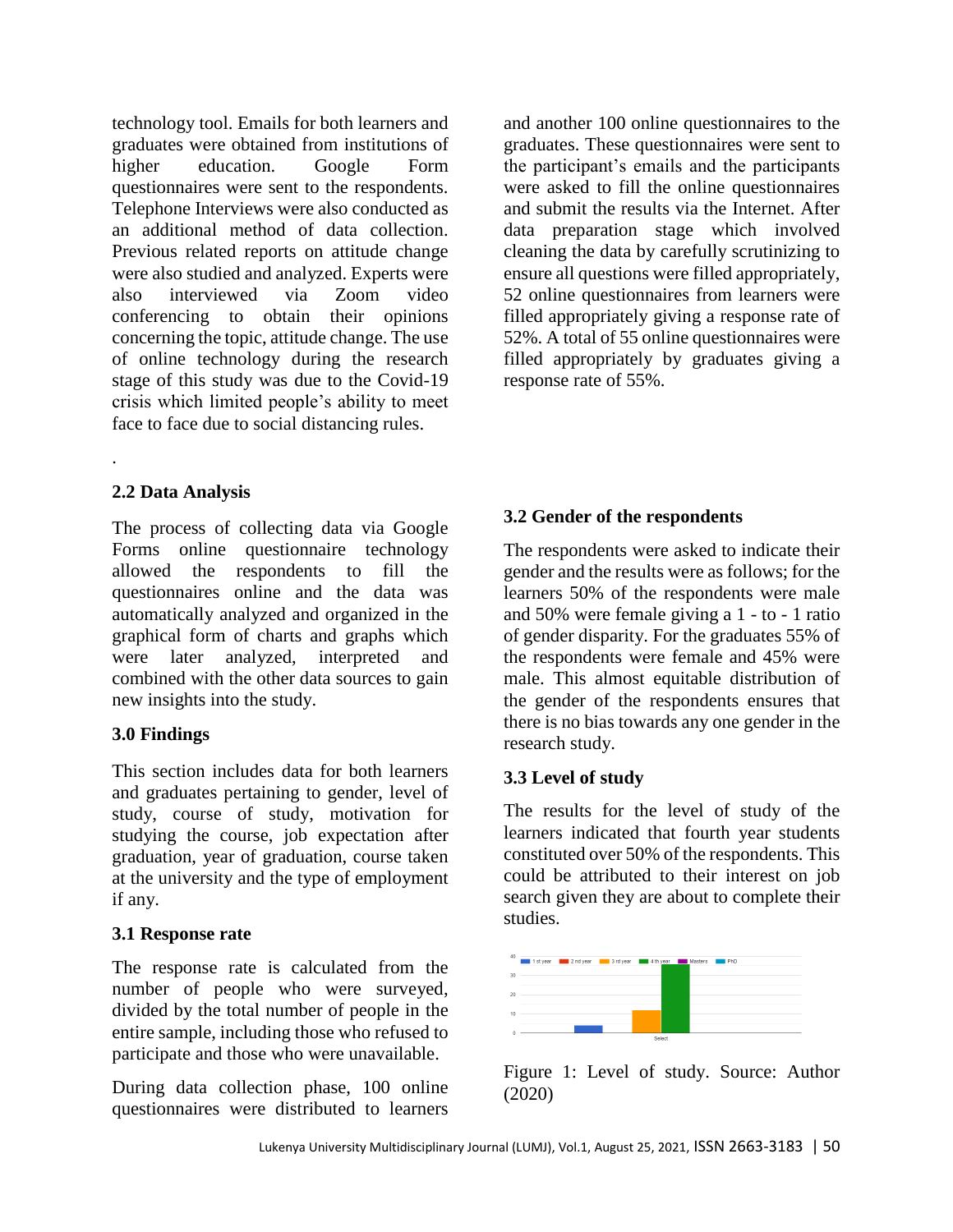### **3.4 Course of study**

This question was posed to the learners and graduates. Majority of the learner respondents were undertaking Bachelor of Education degree. Others were undertaking Bachelor of Computer Science, Business Management and Business Administration. The graduates indicated their fields of study were: Bachelor of Education, Bachelor of IT, Social Work and Community Development, Biochemistry, Human Resource Management and Business Administration. The results of the level of study for the learners were as indicated in Figure 2.



## **Figure 2: Course of study for learners. Source Author (2020)**

## **3.5 Enjoying the course of study**

Learners were asked whether they enjoyed their course of study, close to 60% indicated they were very much enjoying the course of study and a further 35% were enjoying the chosen course of study implying that the selected courses of study were consistent with their passion and professional goals after graduation. The results of data analysis were as depicted in Figure 3.



**Figure 3: Enjoying course of study. Source Author (2020)**

## **3.6 Motivation for choosing course of study**

Various motivational factors were advanced as the chief reasons for the learners' choice of study. The main reasons included; the desire for radical changes in society, mentorship, availability of jobs, passion for teaching, love for technology and the desire to be a role model for the youth. The results of data analysis were as depicted in Figure 4 below.



**Figure4: Motivation choosing course of study. Source Author (2020)**

#### **3.6 Expectation after graduation**

Learners were asked to state their job expectation after graduation. A total of 46% stated stated they would further their studies, 23% would go for blue collar employment, 19% for white collar employment and 11% stated they would start their own businesses. The reason why students still want to further their studies after graduation could be because they expect to get a good white collar job due to the high competition among graduates. This points to the attitude towards white collar employment as opposed to blue collar employment. The results of data analysis were as depicted in Figure 5 below.



**Figure 5. Expectation after graduation. Source Author (2020).**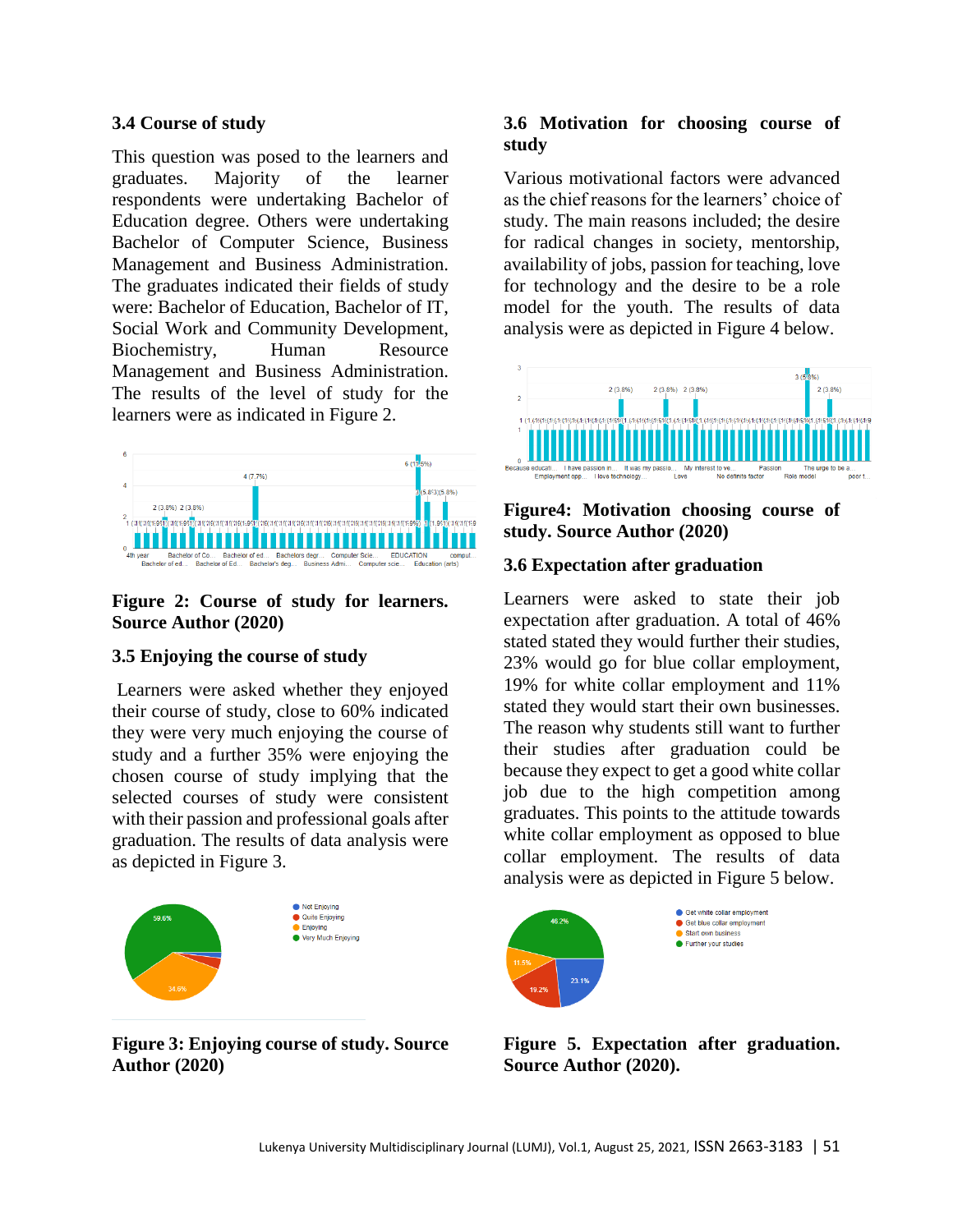#### **3.7 Jobs taken by peer graduates**

The learners were asked whether they knew any graduates in their field and the type of job they had taken after graduation. The learners reported that close to 54% of the peer graduates they knew had opted for white collar employment and another close to 46% had taken blue collar employment. This indicates that the attitude of the graduates was skewed towards white collar jobs as opposed to blue collar jobs as shown in Figure 6 below



# **Figure 6: Jobs taken by peer graduates Source Author (2020)**

#### **3.8 Year of graduation**

The graduates were asked to state their year of study to determine how recent and relevant the data collected was. The results indicated majority of the respondents, over 44% graduated in the year 2017, giving relevance to the study undertaken and results depicted in Figure 7.



*Figure7. Year of graduation.* **Source Author (2020)**

## **3.9 Employment**

The key feature of the online questionnaire sent to graduates was to capture data concerning employment and type of job taken after graduation. Over 66% indicated that they had been employed. When asked whether their employment was related to the course of study they undertook, 66% responded in the affirmative. 77% of the graduates indicated that they chose white collar job and 22% indicated they opted for blue collar jobs. Many graduates indicated the reason for going for the white collar jobs was the educational background, the experience in the field, internship opportunities, volunteering opportunities and personal skills such as effective interpersonal communication. Over 66% of the graduates cited frustration after unsuccessful search for white collar jobs as the main reason for opting for blue collar job. The duration for successfully securing a job among the graduates ranged between 6 months and 3 years. The results are shown in Figures 8,9,10 and 11.







**Figure 9: Job related to course of study. Source Author (2020)**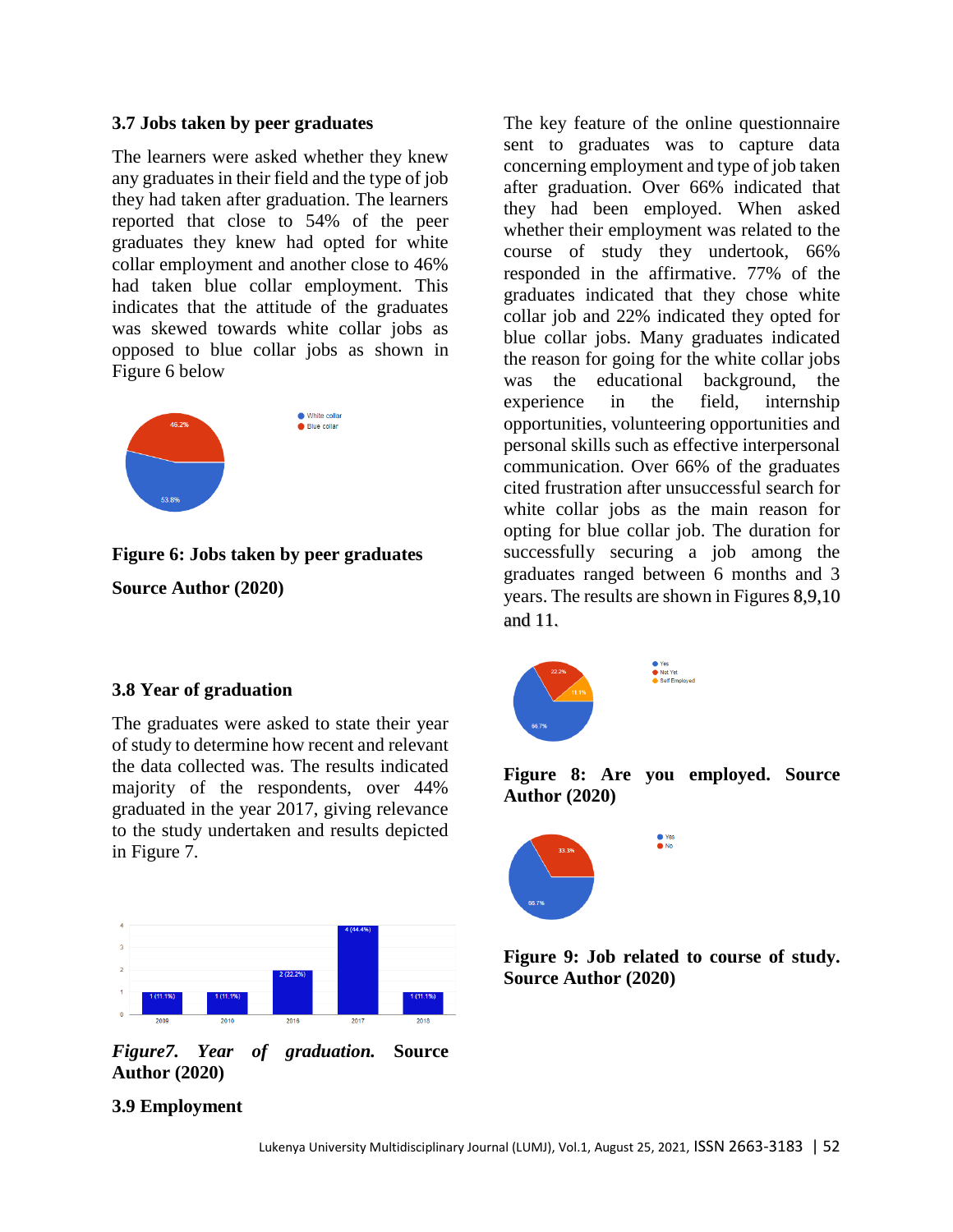

# **Figure 10: White Collar or Blue collar job. Source Author (2020)**



**Figure 11: Reason for blue collar job. Source Author (2020)**

#### **4.0 Discussions**

## **4.1. Course selection as a determinant for Job type**

From the results of the analysis, the type of course chosen at the university is a strong determinant of the type of job chosen after graduation. This is because the current curriculum is more focused on training the students to get a formal job as opposed to acquiring the skills necessary to be able to work anywhere including blue collar jobs. As a result, the course selected in the university has a strong influence on the attitude towards jobs after graduating.

## **4.2 Learning environment as a factor of attitude**

The results of the analysis also indicate that the learning environment of a student has a major influence on attitudes towards blue collar employment. Students exposed to blue collar jobs either through apprenticeships, mentorships or volunteer activities in or outside the university are more likely to opt for blue collar employment as opposed to students who do not have this kind of exposure.

# **4.3 Job competition affects attitude formation**

Many of the respondents reported that frustration with job search for white collar employment led to shifting attitudes for blue collar employment. Competition for jobs is further escalated by technology and social media which makes it easy for any employer to list available jobs online and get thousands of applicants for the same job.

# **4.4 Motivation correlates to attitudes on job types**

The respondents indicated that their motivating factors towards certain job types included: Passion, career goals, mentorships, love for teaching and wanting to transform the society. These motivational factors seemed to have a controlling effect on their attitudes toward jobs selected.

## **5.0 Conclusion and Recommendations**

Based on the research findings above the study concludes that most graduates and learners have a negative attitude towards blue collar employment this affects their ability to secure employment after graduation. The predominant factors influencing attitudes towards the type of job chosen include the course of study, environment, job competition and motivational aspects. This can be corrected if the students and graduates start appreciating blue collar jobs as a viable way to apply the skills and competencies acquired in school. Due to these it is recommended that:

- 1. The learning environment for students should offer technical skills, mentorship and apprenticeship programs to train students on blue collar jobs.
- **2.** A comprehensive career advisor program to guide and advice students on the careers and skills in both